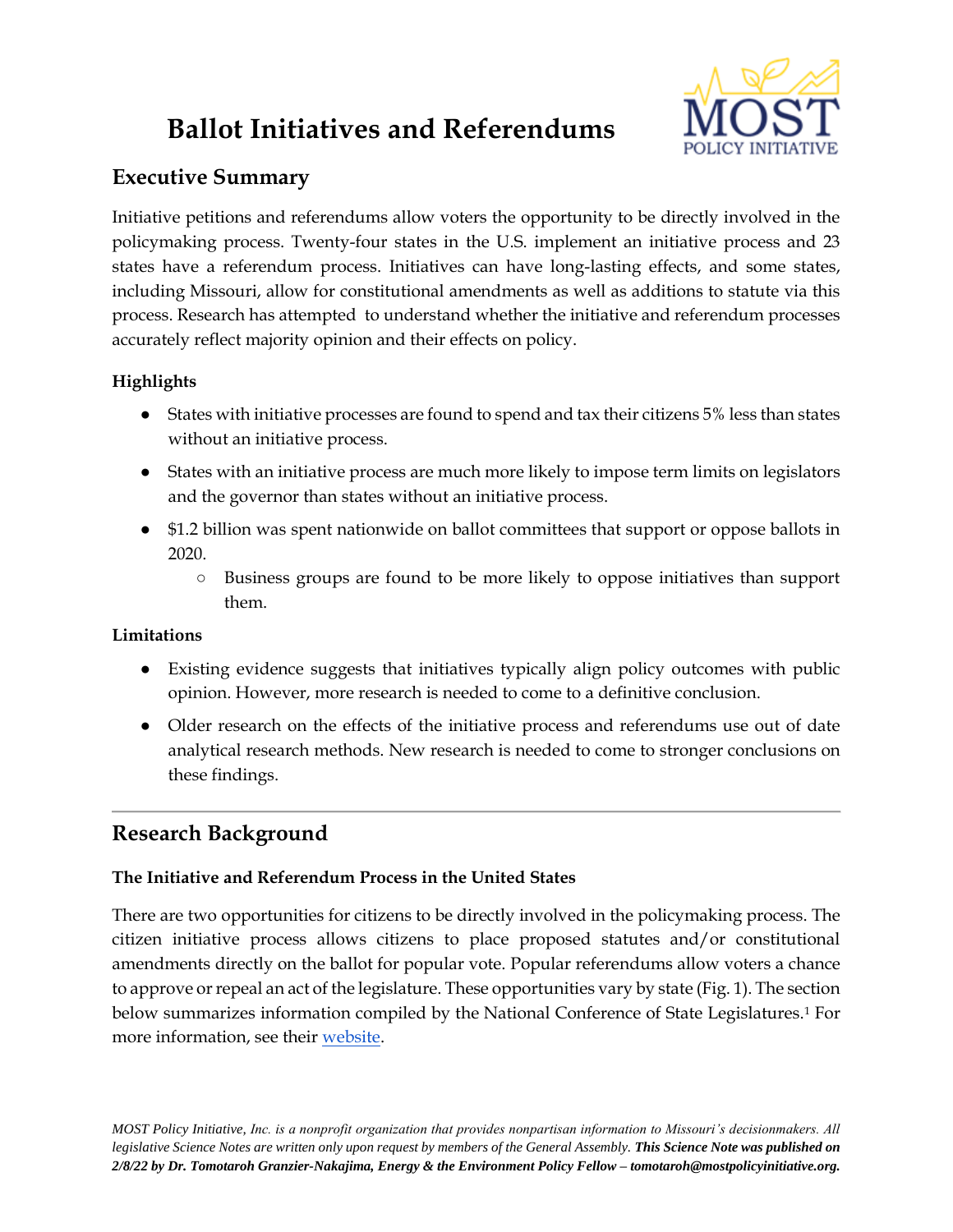

**Figure 1.** States with initiatives (gold), referendums (purple), or both (navy). Figure created with data from NCSL.<sup>1</sup>

#### Initiative Process

Twenty-four states have an initiative process (Fig. 1). Eighteen states allow initiative petitions to place constitutional amendments on the ballot, while 21 states allow initiative petitions to introduce statutory changes onto the ballot.<sup>2</sup> The initiative petition process can be divided into two categories: indirect or direct. *Indirect* initiatives are referred to the state legislature after sufficient signatures are collected for a successful petition process. The legislature may then enact, appeal, or defeat the measure. If the legislature does not enact the measure, proponents may pursue placement of the measure on the ballot for a popular vote. In three states [\(Massachusetts,](https://malegislature.gov/laws/constitution#amendmentArticleXLVIIIInitiative) [Ohio,](https://codes.ohio.gov/ohio-constitution/section-2.1b) and [Utah\)](https://le.utah.gov/xcode/Title20A/Chapter7/20A-7-S208.html?v=C20A-7-S208_2019051420190514), additional signatures from voters are required for the measure to go onto the ballot. In other states, additional voter signatures are not required and the measure is automatically placed on the ballot. *Direct* initiatives go directly on the ballot after a successful initiative petition.

States vary in the level of review that petitions undergo before signature collection. Seventeen states require at least one government official to draft or review the title and summary of a petition. In Missouri, the secretary of state prepares a petition summary that then must be approved by the attorney general [\(RSMo 116.334\)](https://revisor.mo.gov/main/OneSection.aspx?section=116.334).

Those who physically go out and collect signatures for a petition are known as circulators. There are different requirements for circulators, but common requirements include that they must be at least 18 years old, a citizen, a registered voter, and that they must be a resident of the state. In Missouri, circulators must be 18 years old, a registered voter, and cannot have been convicted of or plead guilty to crimes involving forgery [\(RSMo 116.080\)](https://revisor.mo.gov/main/OneSection.aspx?section=116.080). Several states have tried to ban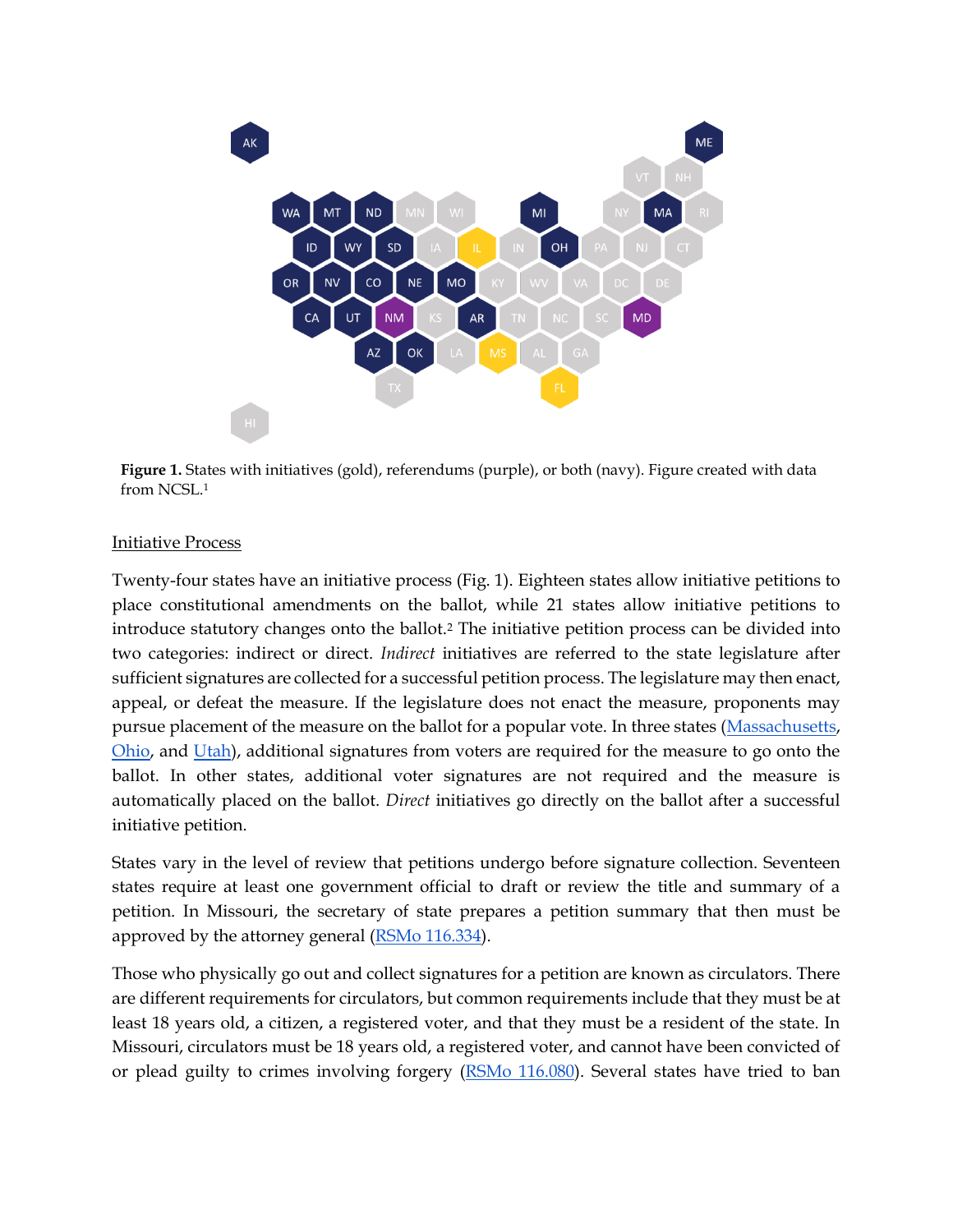payment for circulators based on a per signature basis, or payment of circulators in general. Most of these bans failed when confronted in the courts.

Fifteen states, including Missouri [\(MO Const. III Section 50\)](https://revisor.mo.gov/main/OneSection.aspx?section=III%20%20%2050&constit=y), require initiative petitions to follow a single-subject rule. Some states also have other restrictions, which may include specific voter thresholds for certain topics, or the number of sections of statute code or the constitution that may be altered. In Missouri, initiatives cannot be used for the appropriation of money, other than new revenues which are created and provided for [\(MO Const. III Section 51\)](https://revisor.mo.gov/main/OneSection.aspx?section=III%20%20%2051&constit=y). Petitions which amend the Missouri constitution may only amend one article of the constitution [\(MO Const. III Section](https://revisor.mo.gov/main/OneSection.aspx?section=III%20%20%2050&constit=y)  [50\)](https://revisor.mo.gov/main/OneSection.aspx?section=III%20%20%2050&constit=y). Seven states do not have any restrictions as to what can be in an initiative, aside from singlesubject rules. If a measure fails, 17 states, including Missouri, do not have restrictions on when a measure may be attempted again. Seven states have explicit time limits before a measure can be tried again.

For a petition to make it to the ballot in Missouri, a petition proposing statutes must be signed by 5% of voters in two-thirds of the congressional districts in the state, and 8% of voters for constitutional amendments [\(MO Const. III Section 50\)](https://revisor.mo.gov/main/OneSection.aspx?section=III%20%20%2050&constit=y). The signature threshold varies state by state, from a low of 3% of the total votes cast for governor in the preceding state election in Massachusetts,<sup>3</sup> to 15% of total ballots cast in the previous general election in Wyoming (Const. [Art. 3, § 52\)](https://wyoleg.gov/NXT/gateway.dll/Statutes/2021%20Constitution/2/6?f=templates&fn=document-frameset.htm).

Thirteen states including Missouri require a simple majority for a ballot measure to be passed. Other states have special rules. For instance, four states [\(Massachusetts,](https://malegislature.gov/laws/constitution#amendmentArticleXLVIIIInitiative) [Mississippi,](https://www.sos.state.ms.us/ed_pubs/constitution/constitution.asp) [Nebraska,](https://nebraskalegislature.gov/laws/articles.php?article=III-4) and [Wyoming\)](https://wyoleg.gov/NXT/gateway.dll/Statutes/2021%20Titles/1265/1267?f=templates&fn=document-frameset.htm) require that in addition to a majority for a ballot measure to pass, the measure must be voted on by a certain percentage of total voters who voted in that election.

#### Referendum Process

Twenty-three states have a popular referendum process (Fig. 1). Four states do not have any restrictions on what laws can be subject to referendum. The other 19 states have subject matter limitations. In Missouri (Const. III Section  $52(a)$ ), referendums may not be ordered for laws necessary for the immediate preservation of public peace, health or safety, and laws making appropriations for the current expenses of the state government, the maintenance of state institutions, or for the support of public schools. For a referendum petition to make it to the ballot in Missouri, 5% of legal voters in two-thirds of congressional districts must sign the petition.

All 23 states require a simple majority to pass a popular referendum. Five states include an additional threshold, requiring that the total votes cast for the measure must equal a minimum percentage of the total votes cast in that election.

All 23 states with a popular referendum process require that organizations that support or oppose ballot measures, often called political action committees, follow campaign finance laws. In Missouri, organizations must file a statement of organization within 20 days after the formation of the committee [\(RsMO](https://revisor.mo.gov/main/OneSection.aspx?section=130.021) [130.021\)](https://revisor.mo.gov/main/OneSection.aspx?section=130.021). Committees must also disclose financial statements including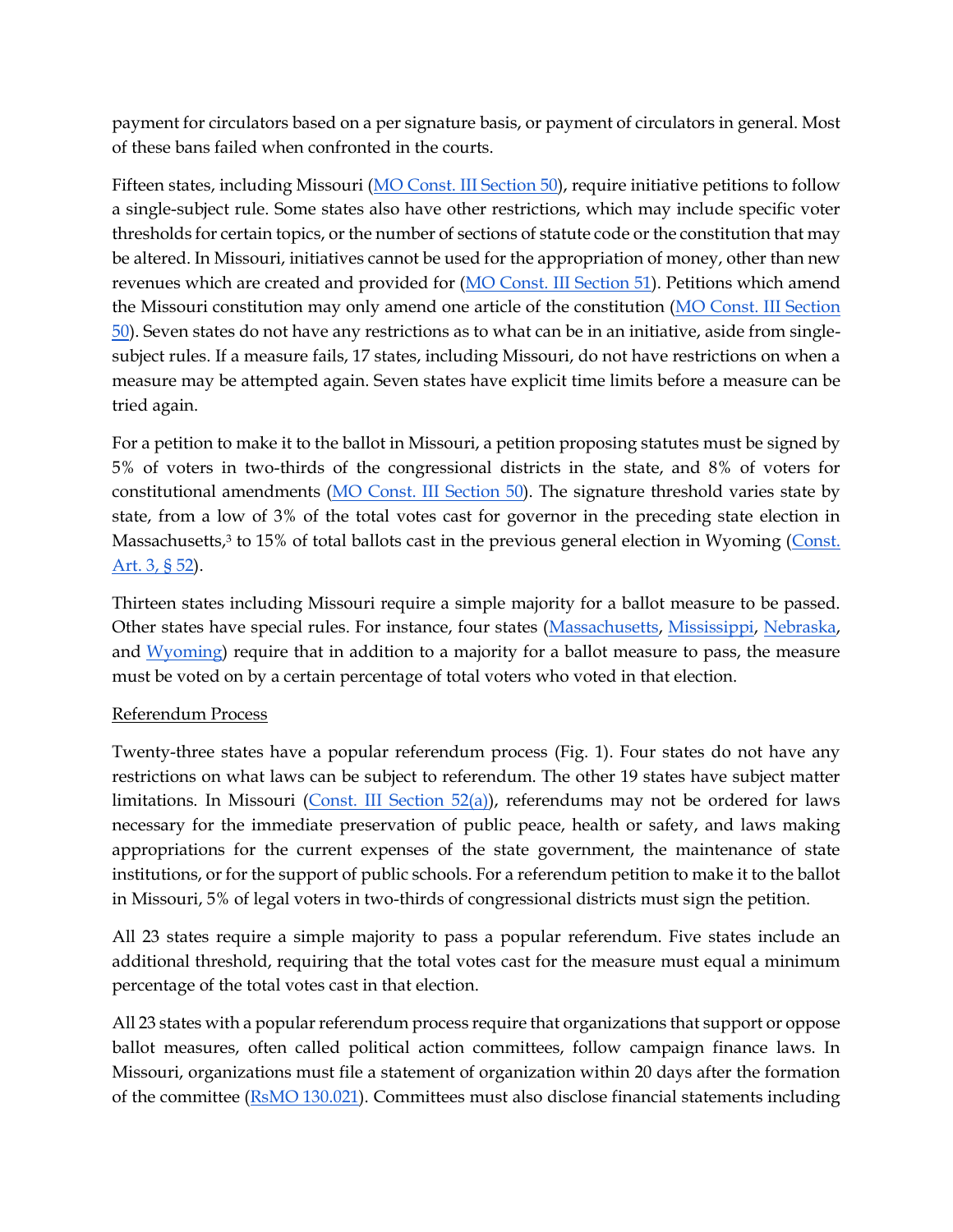contributions and expenditures on the eighth day before an election, the thirtieth day after an election, and no later than the fifteenth day following the close of each calendar quarter [\(RsMO](https://revisor.mo.gov/main/OneSection.aspx?section=130.046)  [130.046\)](https://revisor.mo.gov/main/OneSection.aspx?section=130.046).

In a referendum on elected officials, some states allow for recall elections to remove an elected official from office. Nineteen states including Kansas and Illinois permit the recall of state officials. Generally, this process involves collecting a certain amount of signatures in a certain amount of time. Other details vary state to state.

#### **Alignment of Initiative Petitions, Referendums, and Public Opinion**

Older research investigating the effects of ballot initiatives and referendums were conducted before recent methods were developed that are better at determining causation, rather than correlation.<sup>4</sup> Given this, there are varying degrees of confidence with respect to the conclusions of the effects of initiatives and referendums. Recent research using newer data analysis methods have generally reinforced previous findings.

#### Alignment of Initiative and Referendum Measures with the Public

Research investigating whether or not initiatives and referendums make policy more or less responsive to voters does not provide many definitive answers. Part of the reason for this is the difficulty in determining the alignment of policies with voter preferences.<sup>4</sup> In 2010, research on this subject found that overall, states with initiatives passed laws that aligned with the majority opinion 18-19% more often than states without initiatives.<sup>5</sup> Comparatively, in 2012, another study considered a larger set of policies in their analysis, and no correlation was found between policy alignment with voters.<sup>6</sup> However, when the set of policies in the 2012 study was restricted to the 2010 set of policies studied, policies in initiative states were 11-15% more aligned with majority voters.<sup>4</sup> However, a limitation to this finding is the lack of a clear distinction between the sets of policies, so this result is not well understood.

#### The Influence of Money

Contributions to ballot measure committees that supported or opposed ballot measures in elections in 2020 totaled \$1.2 billion nationwide.<sup>7</sup> Researchers have attempted to investigate the influence of money on the passage of ballot measures. Recent research finds that spending in support and against ballot measures have strong effects, and that the campaigning of support interest groups may be as productive as that of opposing interest groups.<sup>8-10</sup>

Despite this large amount of spending, a November 2021 working paper finds evidence suggesting that large amounts of spending in the initiative and referendum processes do not help corporations gain a significant advantage when it comes to passing favorable legislation.<sup>11</sup> Between 1904-2020, anti-business initiatives were more common than pro-business initiatives, and an analysis of California initiatives from 2000-2020 showed that business groups opposed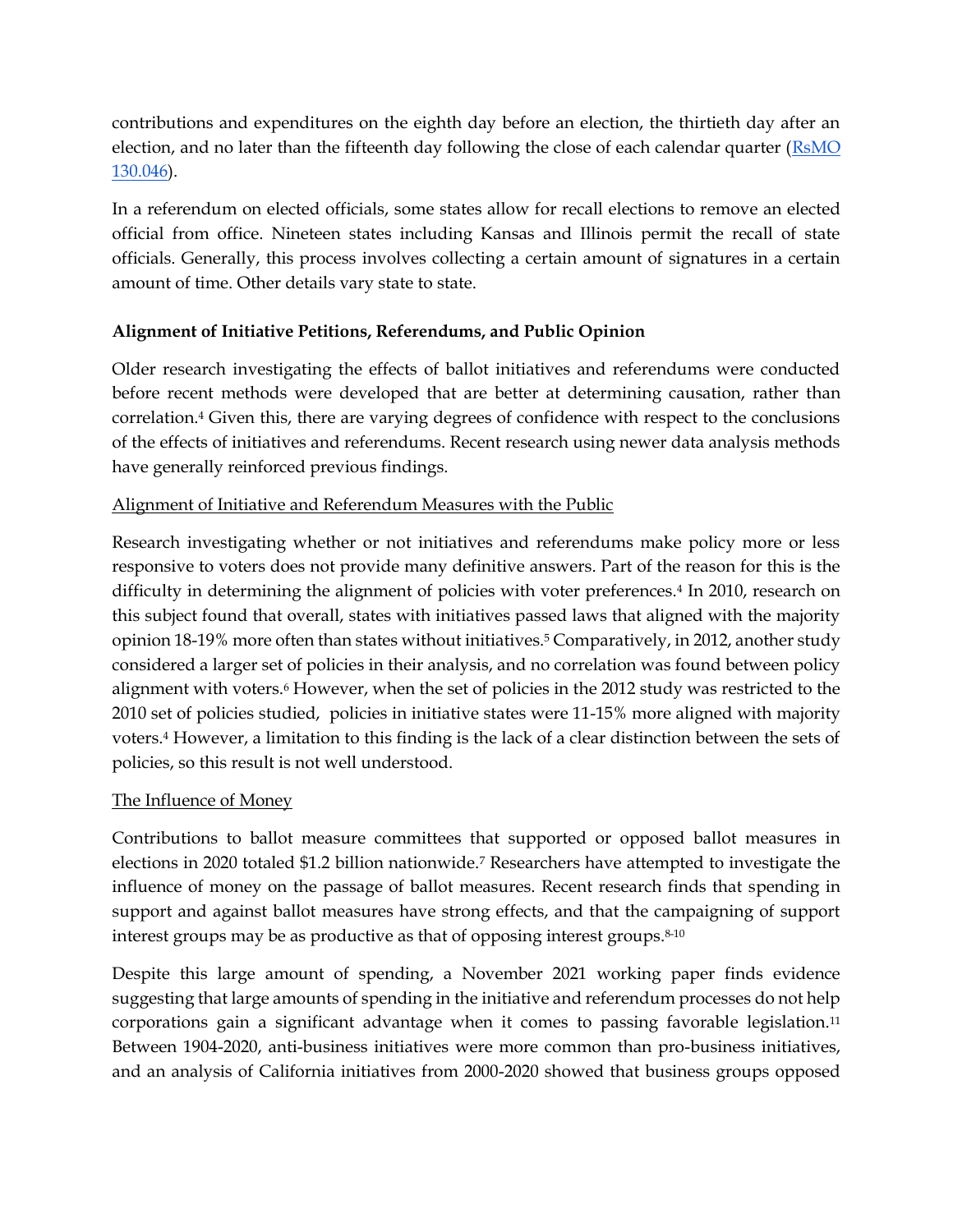initiatives more often than they supported them. It has been suggested that business spending is primarily defensive, trying to defeat initiatives rather than pass them.

#### **The Effects of Initiative Petitions and Referendums on Public Policy**

#### Fiscal Policy

A literature survey of research on the effects of initiatives and referendums from 1960-2002 found that states with initiatives spend and tax about 5% less than states without an initiative process.<sup>4</sup> An explanation proposed that voter fiscal attitudes shifted faster than their government, and voters eventually pushed policy into a more fiscally conservative direction. The same literature survey also finds that states and cities with initiatives raise less money from taxes, but raise more money from fees and charges for services. It is also found that most studies find small and statistically insignificant differences in the debts and deficits between initiative and non-initiative states.

#### Social Policy

Initiative states are more likely to adopt conservative social policies.<sup>4</sup> They are more likely to require parental notification of abortions by minors, have more restrictive abortion rules, favor capital punishment, and ban same-sex marriage. One study indicated that on a set of eight social policy issues, initiative states were 12% more likely to favor a conservative policy.<sup>4</sup> However, it is difficult to rule out that this may be due to differences in regional American culture.

#### Government and Elections

The strongest finding of the effect of the initiative process on the state government and electoral process is with regards to term limits. Since 1990, 21 of the 24 initiative states implemented legislative term limits which were all adopted by an initiative.<sup>4</sup> Only two of the 26 non-initiative states adopted legislative term limits in the same time period. Opinion polls show there is majority support for term limits in all states, so this difference can not be explained by preferential differences between states.

#### **References**

- 1. National Conference of State Legislatures. (2022, January 4). Initiative and Referendum Processes. National Conference of State Legislatures. Retrieved January 31, 2022, from [https://www.ncsl.org/research/elections-and-campaigns/initiative-and-referendum](https://www.ncsl.org/research/elections-and-campaigns/initiative-and-referendum-processes.aspx#/)[processes.aspx#/](https://www.ncsl.org/research/elections-and-campaigns/initiative-and-referendum-processes.aspx#/)
- 2. National Conference of State Legislatures. (n.d.). Initiative and referendum states. National Conference of State Legislatures. Retrieved February 8, 2022, from <https://www.ncsl.org/research/elections-and-campaigns/chart-of-the-initiative-states.aspx>